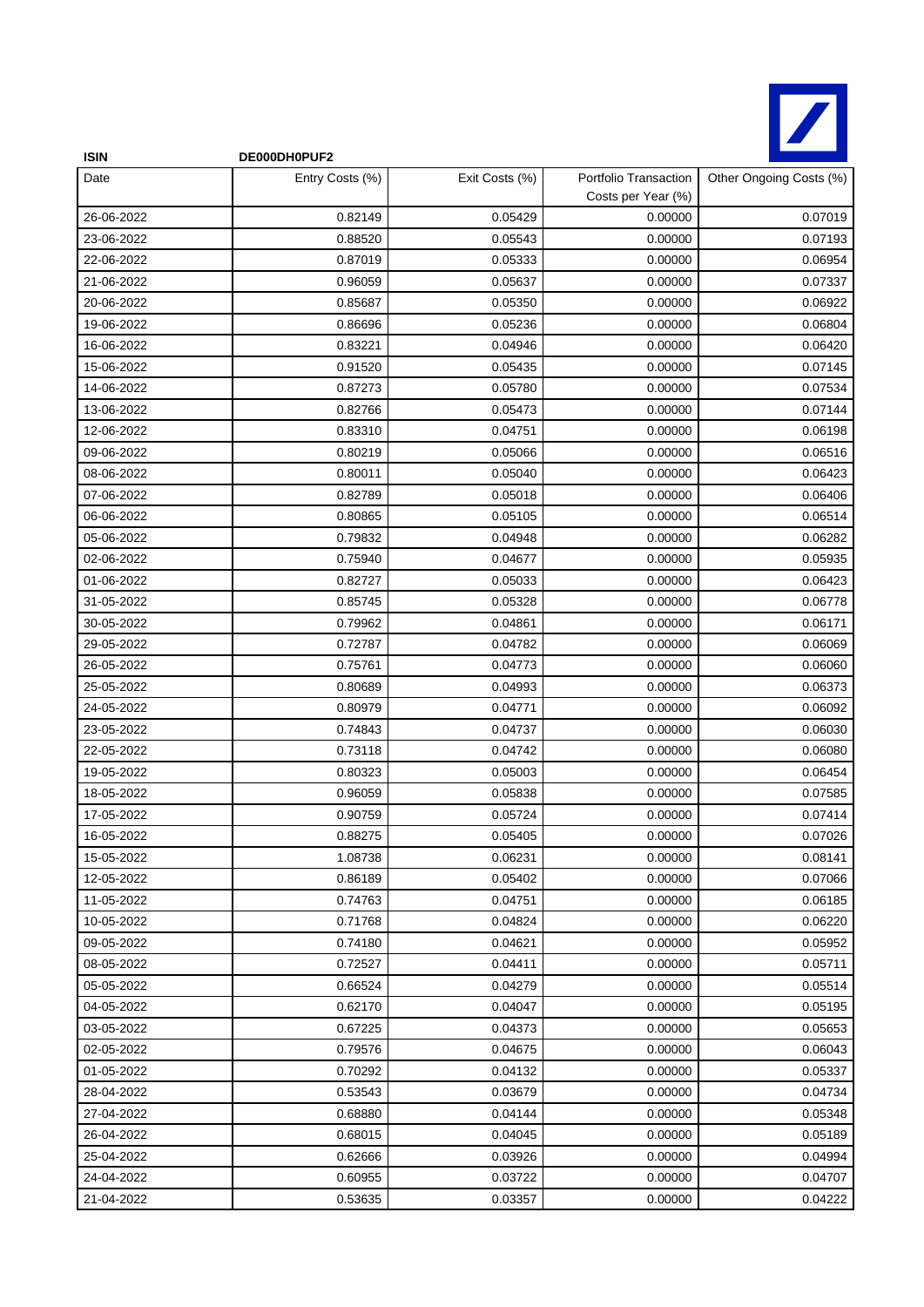| 20-04-2022 | 0.56507 | 0.03385 | 0.00000 | 0.04211 |
|------------|---------|---------|---------|---------|
| 19-04-2022 | 0.55600 | 0.03427 | 0.00000 | 0.04298 |
| 18-04-2022 | 0.48805 | 0.03086 | 0.00000 | 0.03883 |
| 13-04-2022 | 0.50580 | 0.03133 | 0.00000 | 0.03899 |
| 12-04-2022 | 0.49580 | 0.03149 | 0.00000 | 0.03946 |
| 11-04-2022 | 0.52627 | 0.03313 | 0.00000 | 0.04140 |
| 10-04-2022 | 0.56111 | 0.03405 | 0.00000 | 0.04234 |
| 07-04-2022 | 0.57030 | 0.03547 | 0.00000 | 0.04427 |
| 06-04-2022 | 0.58988 | 0.03636 | 0.00000 | 0.04532 |
| 05-04-2022 | 0.58664 | 0.03666 | 0.00000 | 0.04562 |
| 04-04-2022 | 0.60894 | 0.03635 | 0.00000 | 0.04490 |
| 03-04-2022 | 0.55648 | 0.03630 | 0.00000 | 0.04462 |
| 31-03-2022 | 0.57863 | 0.03597 | 0.00000 | 0.04407 |
| 30-03-2022 | 0.59985 | 0.03634 | 0.00000 | 0.04425 |
| 29-03-2022 | 0.60730 | 0.03744 | 0.00000 | 0.04561 |
| 28-03-2022 | 0.61266 | 0.03717 | 0.00000 | 0.04582 |
| 27-03-2022 | 0.63179 | 0.03547 | 0.00000 | 0.04374 |
| 25-03-2022 | 0.53741 | 0.03329 | 0.00000 | 0.04097 |
| 24-03-2022 | 0.56306 | 0.03486 | 0.00000 | 0.04296 |
| 23-03-2022 | 0.58253 | 0.03634 | 0.00000 | 0.04469 |
| 22-03-2022 | 0.60447 | 0.03658 | 0.00000 | 0.04504 |
| 21-03-2022 | 0.58495 | 0.03642 | 0.00000 | 0.04457 |
| 18-03-2022 | 0.58053 | 0.03575 | 0.00000 | 0.04374 |
| 17-03-2022 | 0.53472 | 0.03499 | 0.00000 | 0.04289 |
| 16-03-2022 | 0.59852 | 0.03700 | 0.00000 | 0.04561 |
| 15-03-2022 | 0.59696 | 0.03525 | 0.00000 | 0.04337 |
| 14-03-2022 | 0.55762 | 0.03197 | 0.00000 | 0.03947 |
| 11-03-2022 | 0.47222 | 0.02959 | 0.00000 | 0.03647 |
| 10-03-2022 | 0.52517 | 0.03092 | 0.00000 | 0.03788 |
| 09-03-2022 | 0.45257 | 0.02664 | 0.00000 | 0.03294 |
| 08-03-2022 | 0.42765 | 0.02792 | 0.00000 | 0.03473 |
| 07-03-2022 | 0.42081 | 0.02900 | 0.00000 | 0.03613 |
| 04-03-2022 | 0.53017 | 0.03421 | 0.00000 | 0.04199 |
| 03-03-2022 | 0.58270 | 0.03605 | 0.00000 | 0.04398 |
| 02-03-2022 | 0.58780 | 0.03497 | 0.00000 | 0.04272 |
| 01-03-2022 | 0.59460 | 0.03807 | 0.00000 | 0.04584 |
| 28-02-2022 | 0.60837 | 0.03978 | 0.00000 | 0.04812 |
| 25-02-2022 | 0.58233 | 0.03818 | 0.00000 | 0.04613 |
| 24-02-2022 | 0.48775 | 0.03501 | 0.00000 | 0.04208 |
| 23-02-2022 | 0.68792 | 0.04125 | 0.00000 | 0.04911 |
| 22-02-2022 | 0.65152 | 0.04039 | 0.00000 | 0.04814 |
| 21-02-2022 | 0.65127 | 0.04075 | 0.00000 | 0.04844 |
| 18-02-2022 | 0.67519 | 0.04122 | 0.00000 | 0.04897 |
| 17-02-2022 | 0.60368 | 0.04188 | 0.00000 | 0.04980 |
| 16-02-2022 | 0.74175 | 0.04771 | 0.00000 | 0.05661 |
| 15-02-2022 | 0.81842 | 0.04704 | 0.00000 | 0.05599 |
| 14-02-2022 | 0.77801 | 0.04744 | 0.00000 | 0.05658 |
| 11-02-2022 | 0.87074 | 0.05444 | 0.00000 | 0.06454 |
| 10-02-2022 | 0.83848 | 0.05339 | 0.00000 | 0.06297 |
| 09-02-2022 | 0.83816 | 0.05417 | 0.00000 | 0.06401 |
| 08-02-2022 | 0.88720 | 0.05656 | 0.00000 | 0.06692 |
| 07-02-2022 | 0.89409 | 0.05848 | 0.00000 | 0.06907 |
| 04-02-2022 | 0.93654 | 0.05949 | 0.00000 | 0.07003 |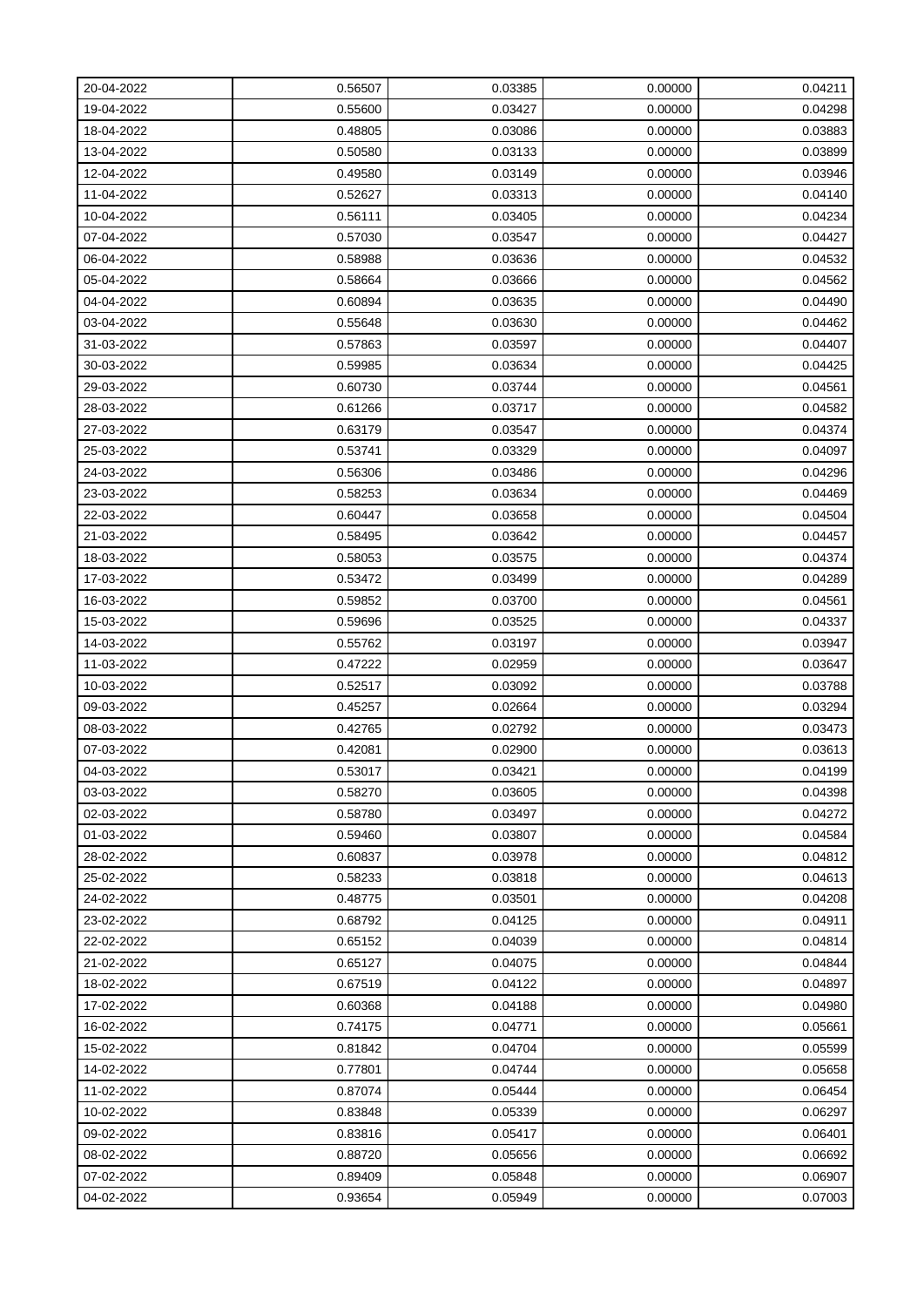| 03-02-2022 | 0.94758 | 0.05988 | 0.00000 | 0.07151 |
|------------|---------|---------|---------|---------|
| 02-02-2022 | 0.98516 | 0.06196 | 0.00000 | 0.07401 |
| 01-02-2022 | 0.92403 | 0.05942 | 0.00000 | 0.07114 |
| 31-01-2022 | 1.01628 | 0.06369 | 0.00000 | 0.07683 |
| 28-01-2022 | 1.00188 | 0.06227 | 0.00000 | 0.07543 |
| 27-01-2022 | 0.92947 | 0.05618 | 0.00000 | 0.06763 |
| 26-01-2022 | 0.79041 | 0.04897 | 0.00000 | 0.05848 |
| 25-01-2022 | 0.84821 | 0.05058 | 0.00000 | 0.06034 |
| 24-01-2022 | 0.74807 | 0.04973 | 0.00000 | 0.05918 |
| 21-01-2022 | 0.85219 | 0.05225 | 0.00000 | 0.06208 |
| 20-01-2022 | 0.81052 | 0.05030 | 0.00000 | 0.05971 |
| 19-01-2022 | 0.90220 | 0.05650 | 0.00000 | 0.06707 |
| 18-01-2022 | 0.95526 | 0.05741 | 0.00000 | 0.06787 |
| 17-01-2022 | 0.86548 | 0.05479 | 0.00000 | 0.06458 |
| 14-01-2022 | 0.89029 | 0.05470 | 0.00000 | 0.06424 |
| 13-01-2022 | 0.93404 | 0.05546 | 0.00000 | 0.06509 |
| 12-01-2022 | 0.92901 | 0.05631 | 0.00000 | 0.06665 |
| 11-01-2022 | 0.90503 | 0.05811 | 0.00000 | 0.06890 |
| 10-01-2022 | 0.99906 | 0.06165 | 0.00000 | 0.07317 |
| 07-01-2022 | 1.04953 | 0.06394 | 0.00000 | 0.07605 |
| 06-01-2022 | 1.05699 | 0.06188 | 0.00000 | 0.07366 |
| 05-01-2022 | 0.88490 | 0.05540 | 0.00000 | 0.06595 |
| 04-01-2022 | 0.94579 | 0.05879 | 0.00000 | 0.06999 |
| 03-01-2022 | 0.90298 | 0.05348 | 0.00000 | 0.06335 |
| 31-12-2021 | 0.98156 | 0.05900 | 0.00000 | 0.07007 |
| 30-12-2021 | 0.98313 | 0.05959 | 0.00000 | 0.07090 |
| 29-12-2021 | 0.94072 | 0.05875 | 0.00000 | 0.07003 |
| 28-12-2021 | 0.87269 | 0.05546 | 0.00000 | 0.06583 |
| 27-12-2021 | 1.01634 | 0.05811 | 0.00000 | 0.06909 |
| 23-12-2021 | 0.90871 | 0.05754 | 0.00000 | 0.06830 |
| 22-12-2021 | 1.04751 | 0.06353 | 0.00000 | 0.07568 |
| 21-12-2021 | 0.95635 | 0.06053 | 0.00000 | 0.07198 |
| 20-12-2021 | 0.92030 | 0.05869 | 0.00000 | 0.07001 |
| 17-12-2021 | 0.89318 | 0.05721 | 0.00000 | 0.06779 |
| 16-12-2021 | 0.97833 | 0.06435 | 0.00000 | 0.07638 |
| 15-12-2021 | 1.12963 | 0.07057 | 0.00000 | 0.08404 |
| 14-12-2021 | 1.01873 | 0.06452 | 0.00000 | 0.07674 |
| 13-12-2021 | 0.98605 | 0.06349 | 0.00000 | 0.07564 |
| 10-12-2021 | 1.13148 | 0.06944 | 0.00000 | 0.08261 |
| 09-12-2021 | 1.01740 | 0.06452 | 0.00000 | 0.07649 |
| 08-12-2021 | 1.00041 | 0.06406 | 0.00000 | 0.07618 |
| 07-12-2021 | 1.02957 | 0.06592 | 0.00000 | 0.07854 |
| 06-12-2021 | 1.07622 | 0.06502 | 0.00000 | 0.07726 |
| 03-12-2021 | 1.13598 | 0.07102 | 0.00000 | 0.08437 |
| 02-12-2021 | 1.18969 | 0.06944 | 0.00000 | 0.08232 |
| 01-12-2021 | 1.02616 | 0.06579 | 0.00000 | 0.07793 |
| 30-11-2021 | 0.96745 | 0.06146 | 0.00000 | 0.07257 |
| 29-11-2021 | 0.96218 | 0.05896 | 0.00000 | 0.07005 |
| 26-11-2021 | 0.83904 | 0.05721 | 0.00000 | 0.06806 |
| 25-11-2021 | 0.97554 | 0.06039 | 0.00000 | 0.07214 |
| 24-11-2021 | 0.97248 | 0.06072 | 0.00000 | 0.07245 |
| 23-11-2021 | 0.93167 | 0.05760 | 0.00000 | 0.06854 |
| 22-11-2021 | 0.74517 | 0.04708 | 0.00000 | 0.05594 |